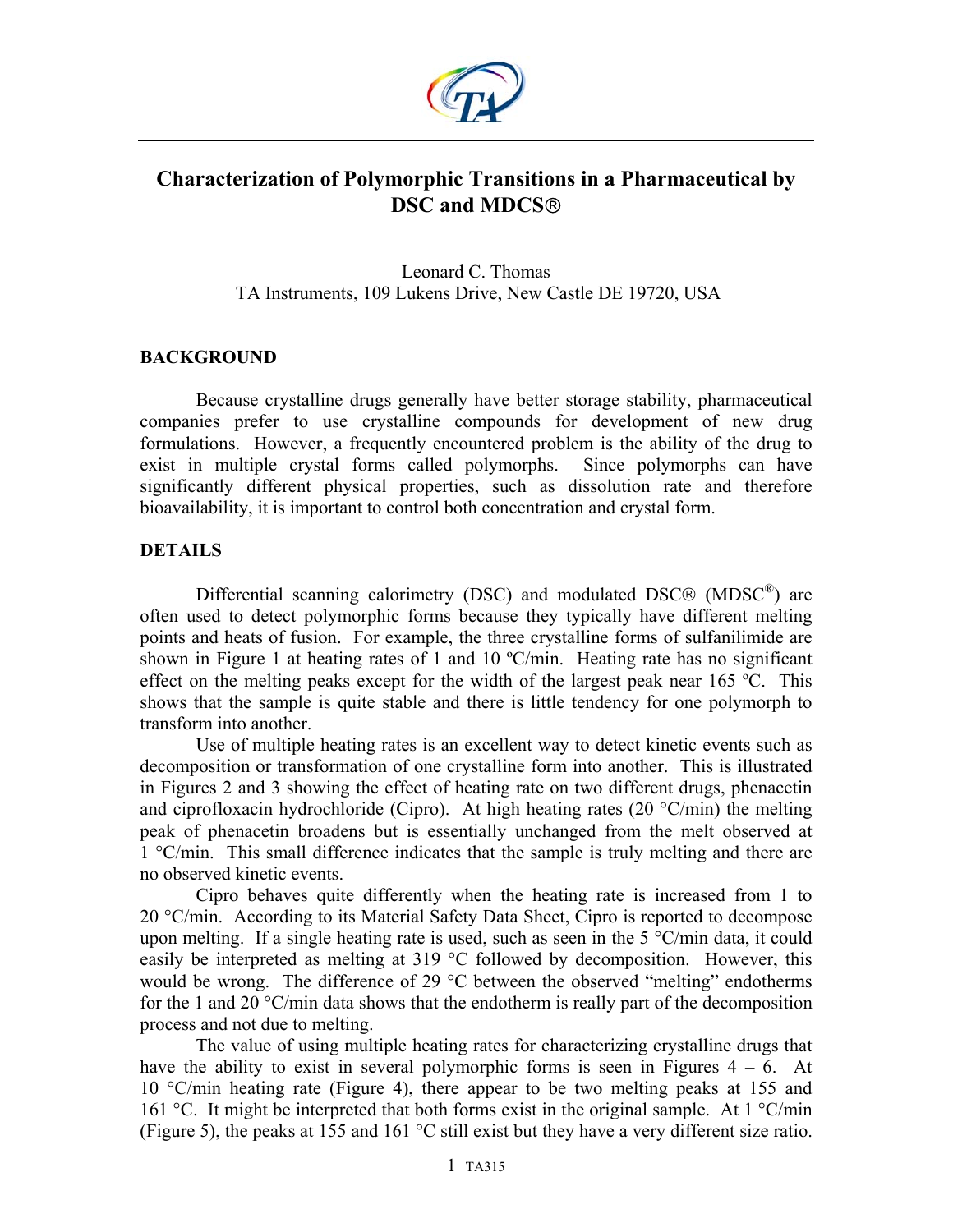An additional peak is seen at 175  $\degree$ C. Clearly, this material is not stable and is changing as it is being heated. Figure 6 is an overlay of the 1 and 10  $^{\circ}$ C/min data together with data generated at 50  $\degree$ C/min. At 50  $\degree$ C/min, the sample has very little time to convert from one form to another and only a single melting peak is observed. This shows that there is only one form of the drug present in the sample.

### **SUMMARY**

DSC is an excellent tool for characterizing crystalline drugs. However, just as with any other analytical technique, it should not be used without some thought being given to experimental conditions. Use of multiple heating rates is a good approach for detecting transitions in materials as well as their tendency to undergo kinetic processes as the sample is heated.

#### Figure 1



Comparison of 1 and 10°C/min Heating Rates<br>on Melting of Three Polymorphs for Sulfanilimide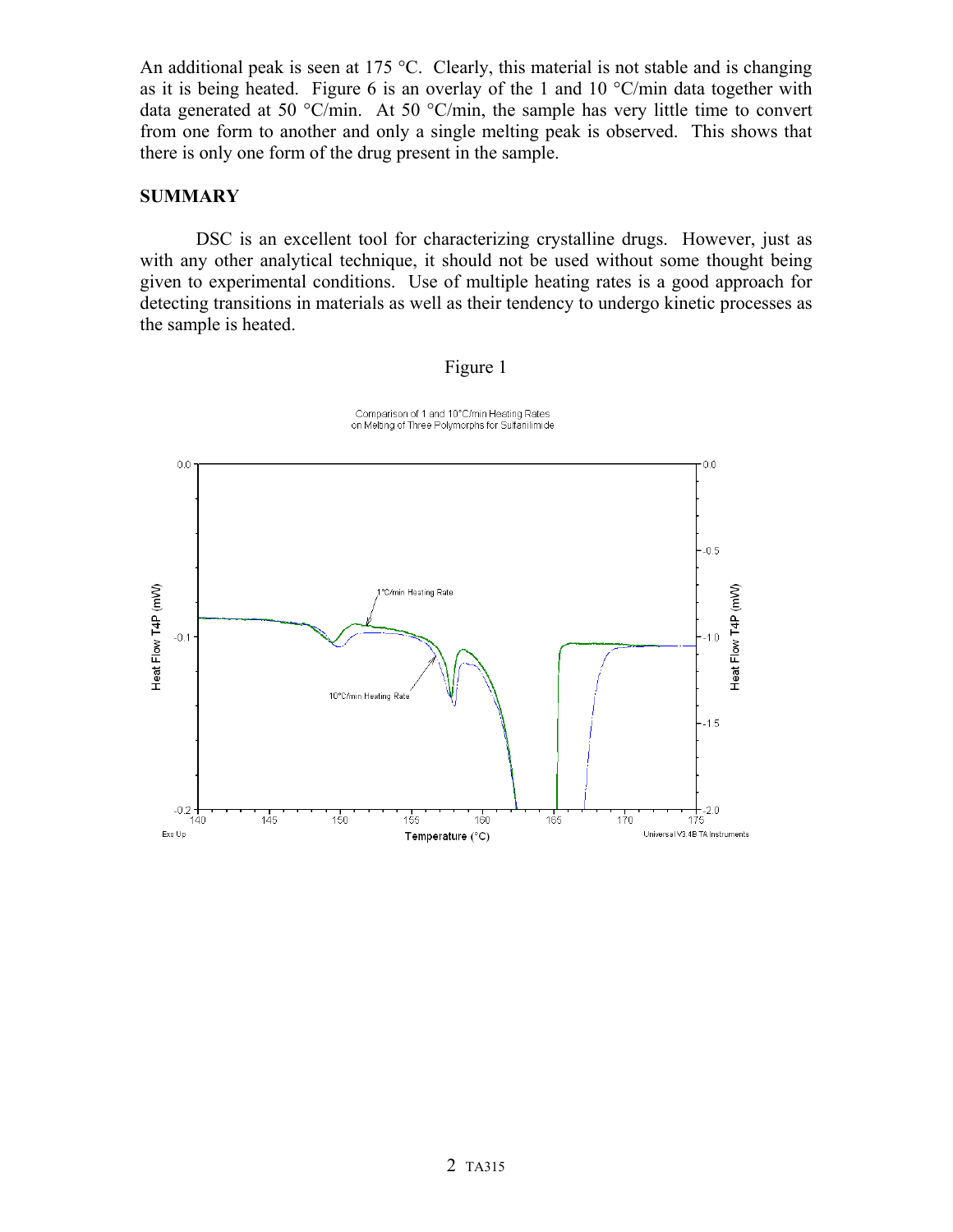

# Figure 3

Effect of Heating Rate on the<br>Claimed Melting Point of Ciprofloxacin Hydrochloride<br>(Supposedly Decomposes During Melting)

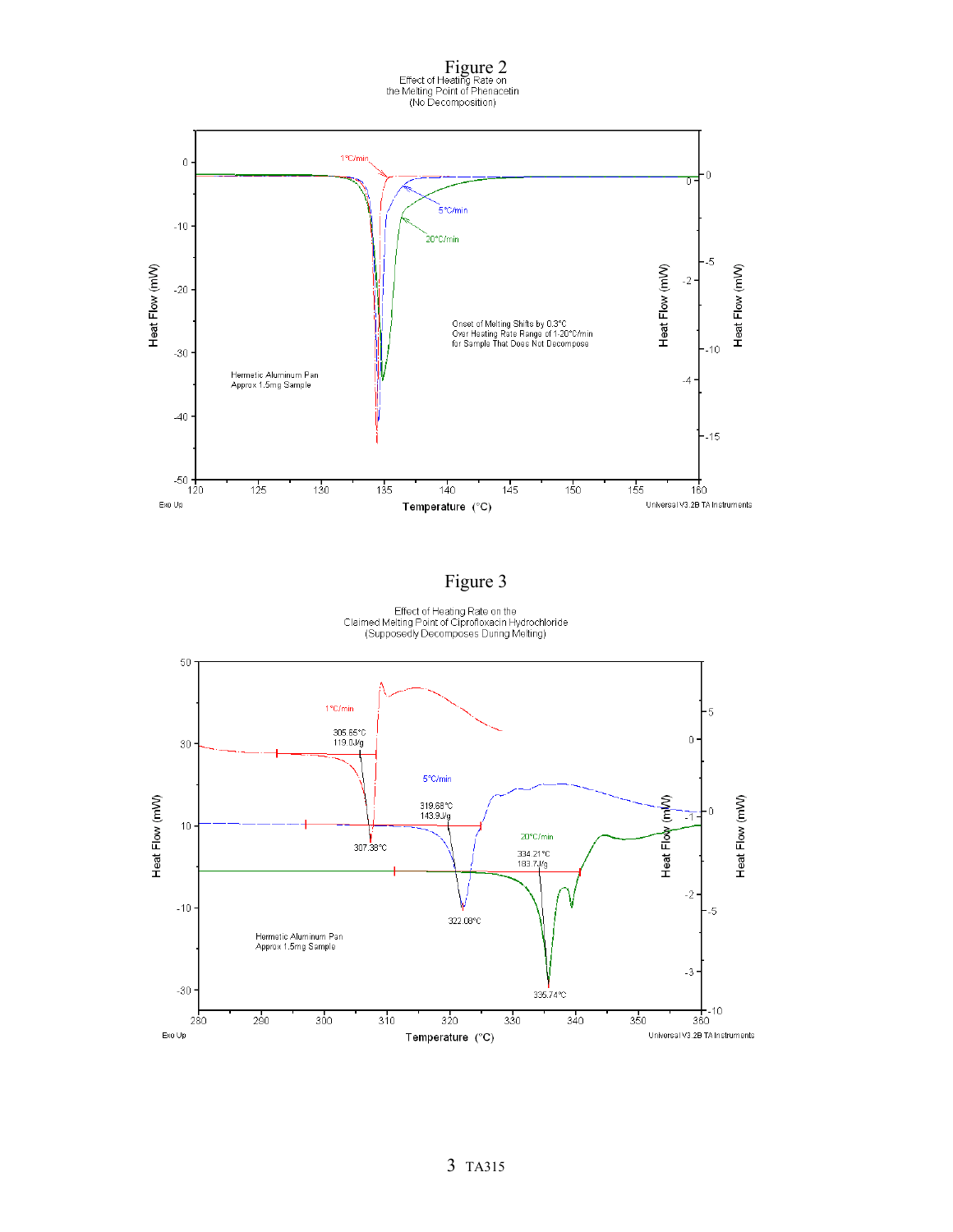



Figure 5

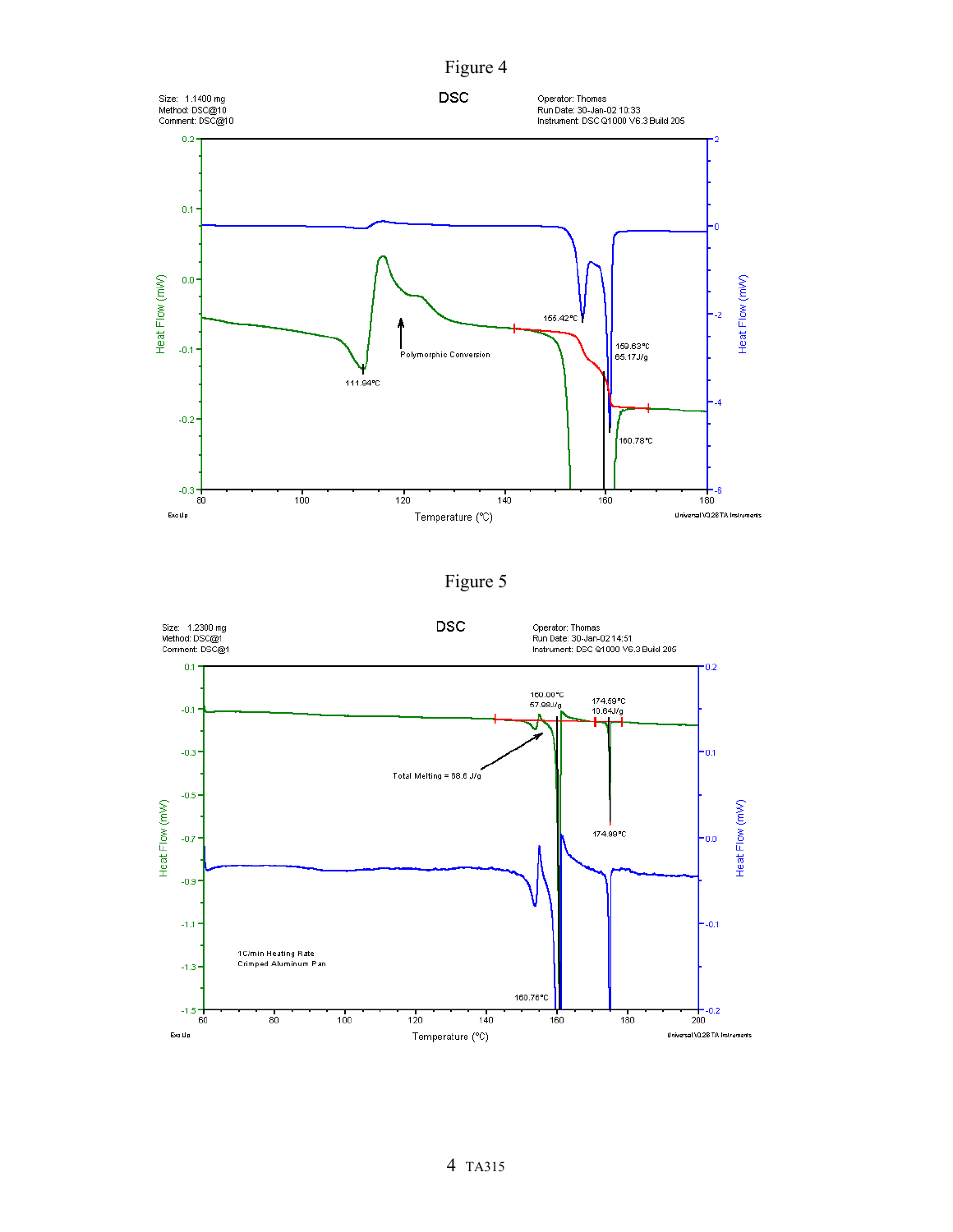# Figure 6

Effect of Heating Rate on<br>Transitions in a Pharmaceutical Drug



# **KEYWORDS**

decomposition**,** differential scanning calorimetry, melting, pharmaceuticals, polymorphs